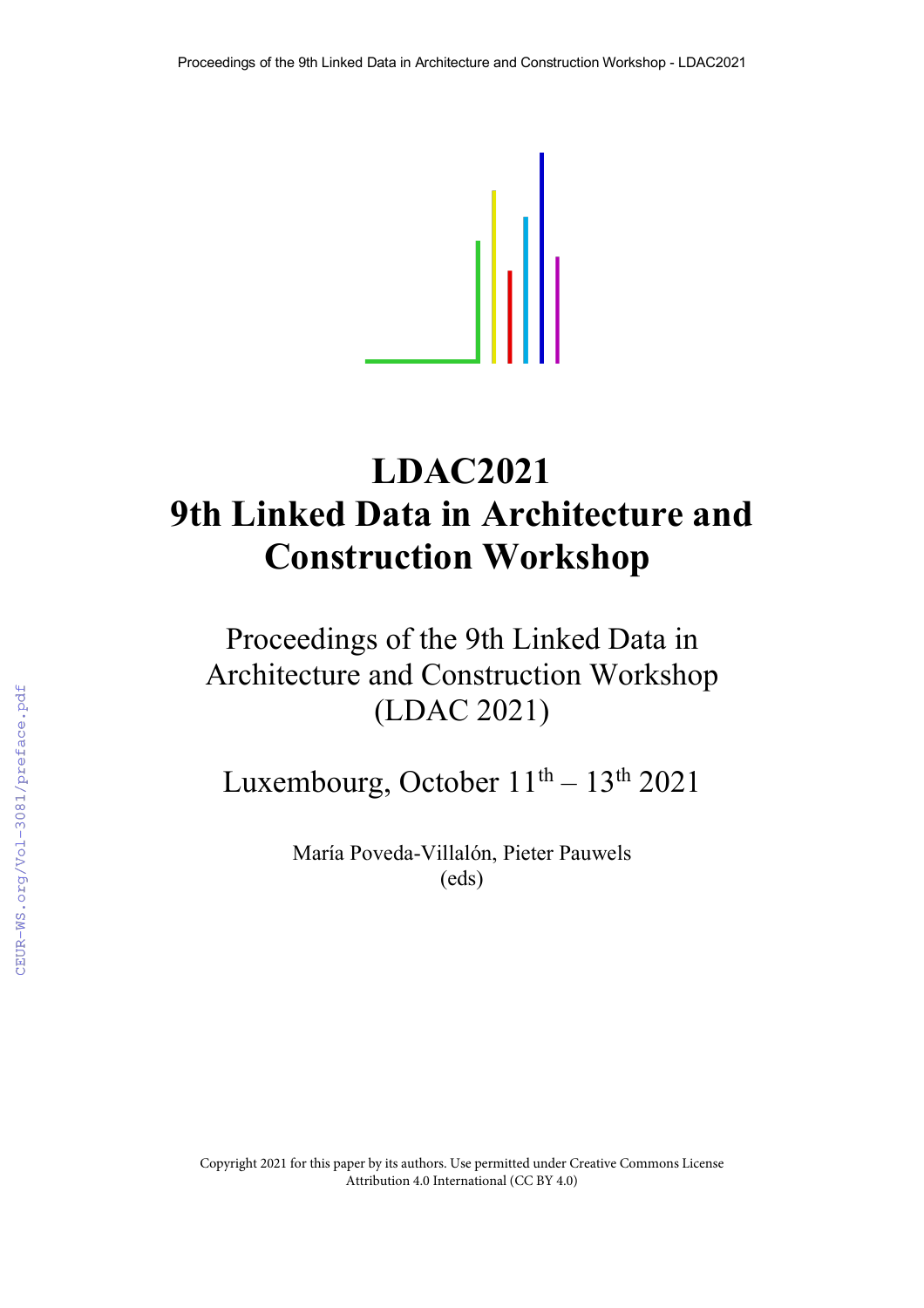## With the support of:



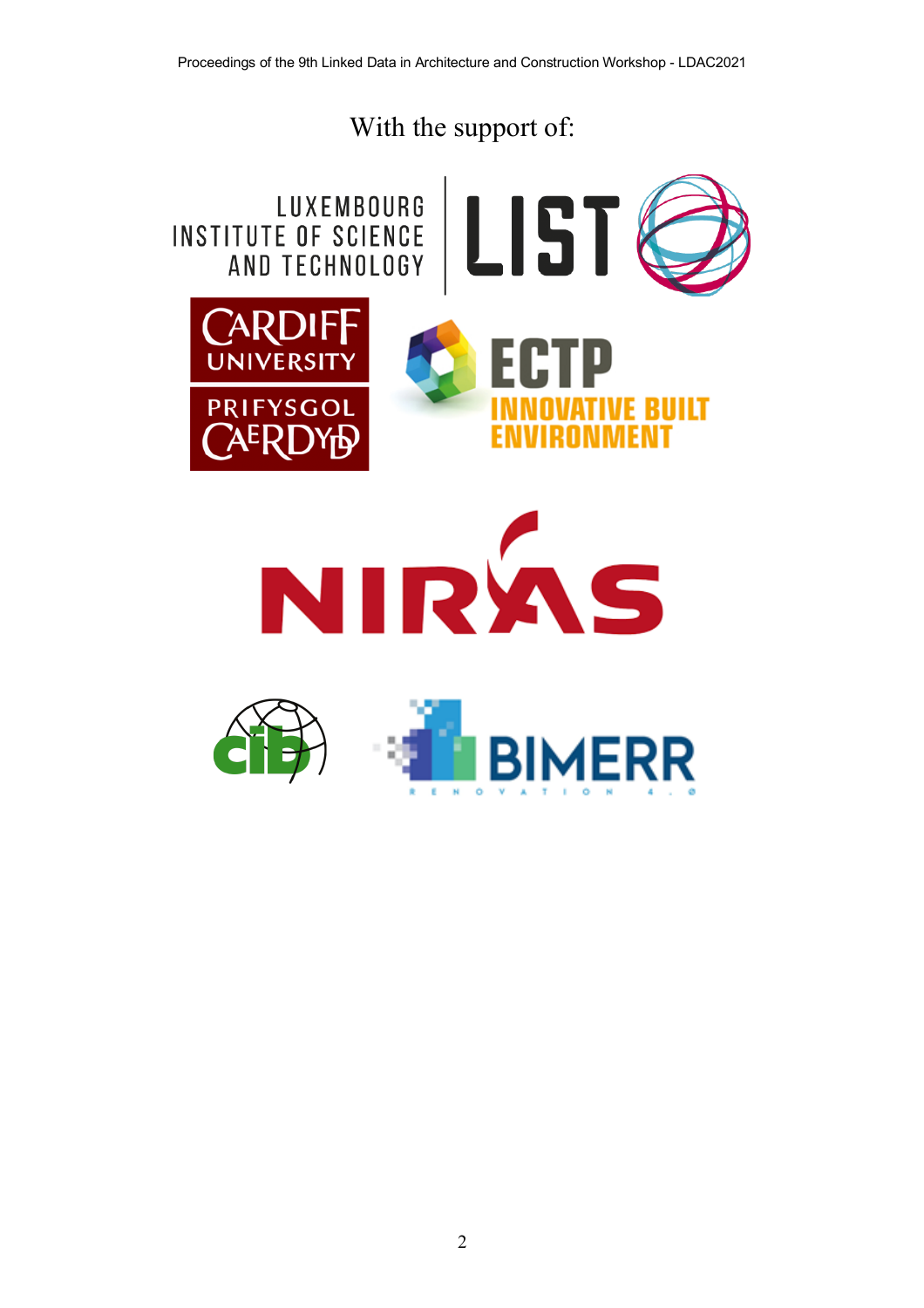The LDAC workshop series provides a focused overview on technical and applied research regarding the usage of semantic web, linked data and web of data technologies for architecture and construction (design, engineering, construction, operation, etc.). The workshop aims at gathering researchers, industry stakeholders, and standardization bodies of the broader Linked Building Data (LBD) community. The aim of the workshop is to present current developments, coordinate efforts, gather stakeholders, and elaborate use cases.

We are pleased to collect in this volume the papers that were submitted and presented during the 9th Linked Data in Architecture and Construction Workshop. The workshop took place in Luxembourg, collocated with the 38th CIB W78 conference on Information and Communication Technologies. The joint event was organised by the Luxembourg Institute of Science and Technology (LIST), in collaboration with Cardiff University and the European Construction Technology Platform (ECTP).

The 9th LDAC workshop took place from 11 to 13 October 2021, followed by the CIB W78 conference from 13 to 15 October. During these days, the workshop attendees attended the presentations of thirteen peer reviewed paper submissions in the proceedings. Furthermore, the workshop included an industry session, with 5 contributions.

Finally, the workshop also included an inspiring keynote by Ed Curry (Insight Centre for Data Analytics, Maynooth University, BDVA): "*From Data Platforms to Dataspaces: Enabling Data Ecosystems for Intelligent Systems*". Digital transformation is driving a new wave of large-scale datafication in every aspect of our world. Today our society creates data ecosystems where data moves among actors within complex information supply chains that can form around an organization, community, sector, or smart environment. These ecosystems of data can be exploited to transform our world and present new challenges and opportunities in the design of intelligent systems. This talk presents my recent work on using the dataspace paradigm as a best-effort approach to data management within data ecosystems. The talk explores the theoretical foundations and principles of dataspaces and details a set of specialized best-effort techniques and models to enable loose administrative proximity and semantic integration of heterogeneous data sources. Finally, I share my perspectives on future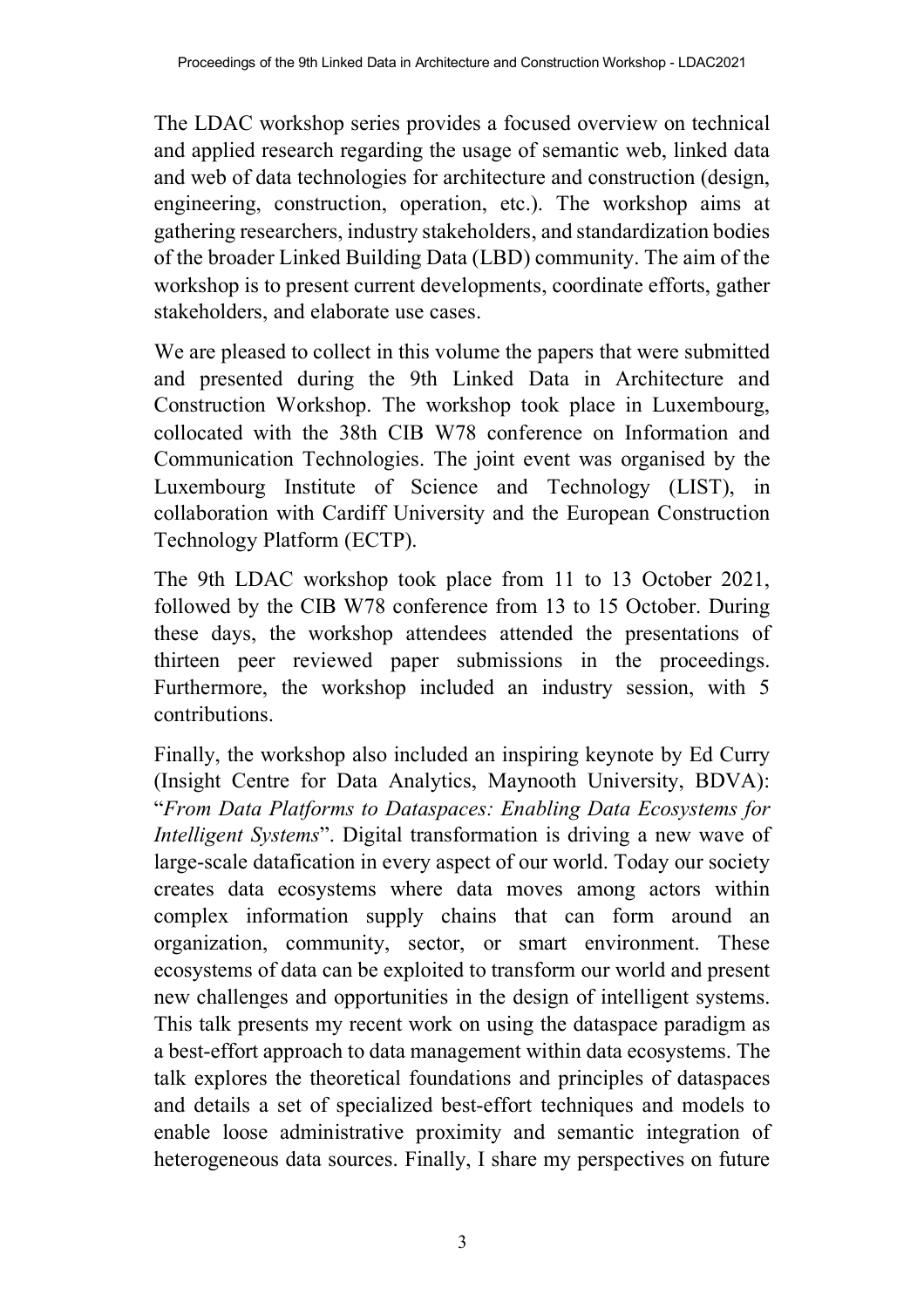dataspace research challenges, including multimedia data, data governance and the role of dataspaces to enable large-scale data sharing within Europe to power data-driven AI.

#### **Acknowledgments**

We would like to thank the authors and presenters for their qualitative contributions, the Programme Committee who reviewed the papers presented in this volume, the keynote speaker **Ed Curry** for his availability and talk, and especially also **Dr. Calin Boje, Prof. Sylvain Kubicki** and the entire organisational team at LIST Luxembourg Institute of Science and Technology who made an extraordinary effort to organise this event as a hybrid event (physical and online), in conjunction with the CIB W78 conference. This created a highly interesting and inspiring week of linked data talks for the built environment.

#### **Programme Committee**

- Jakob Beetz (RWTH Aachen, Germany)
- Jose Beirao (Instituto Superior Técnico Lisbon, Portugal)
- Calin Boje (Luxembourg Institute of Science and Technology, Luxembourg)
- Serge Chávez Feria (Universidad Politécnica de Madrid, Spain)
- Andrea Cimmino Arriaga (Universidad Politécnica de Madrid, Spain)
- Gonçal Costa (La Salle Barcelona, Spain)
- Aaron Costin (Universidad de Florida, Florida, US)
- Daniela De-Luca (Politecnico di Torino, Italy)
- Iker Esnaola-Gonzalez (Tekniker, Spain)
- Alba Fernández-Izquierdo (Universidad Politécnica de Madrid, Spain)
- Arianna Fonsati (Politecnico di Torino, Italy)
- Raúl García-Castro (Universidad Politécnica de Madrid, Spain)
- Daniel Garijo (Universidad Politécnica de Madrid, Spain)
- Al-Hakam Hamdan (Technische Universität Dresden, Germany)
- Elio Hbeich (Univ. Bourgogne Franche-Comté / CSTB, France)
- Tim-Jonathan Huyeng (Technische Universität Darmstadt, Germany)
- Rui De Klerk (University of Lisbon, Portugal)
- Thomas Krijnen (independent researcher, Netherlands)
- Sylvain Kubicki (Luxembourg Institute of Science and Technology, Luxembourg)
- Felix Larrinaga (Mondragon University, Spain)
- Maxime Lefrançois (Ecole des Mines de Saint-Etienne, France)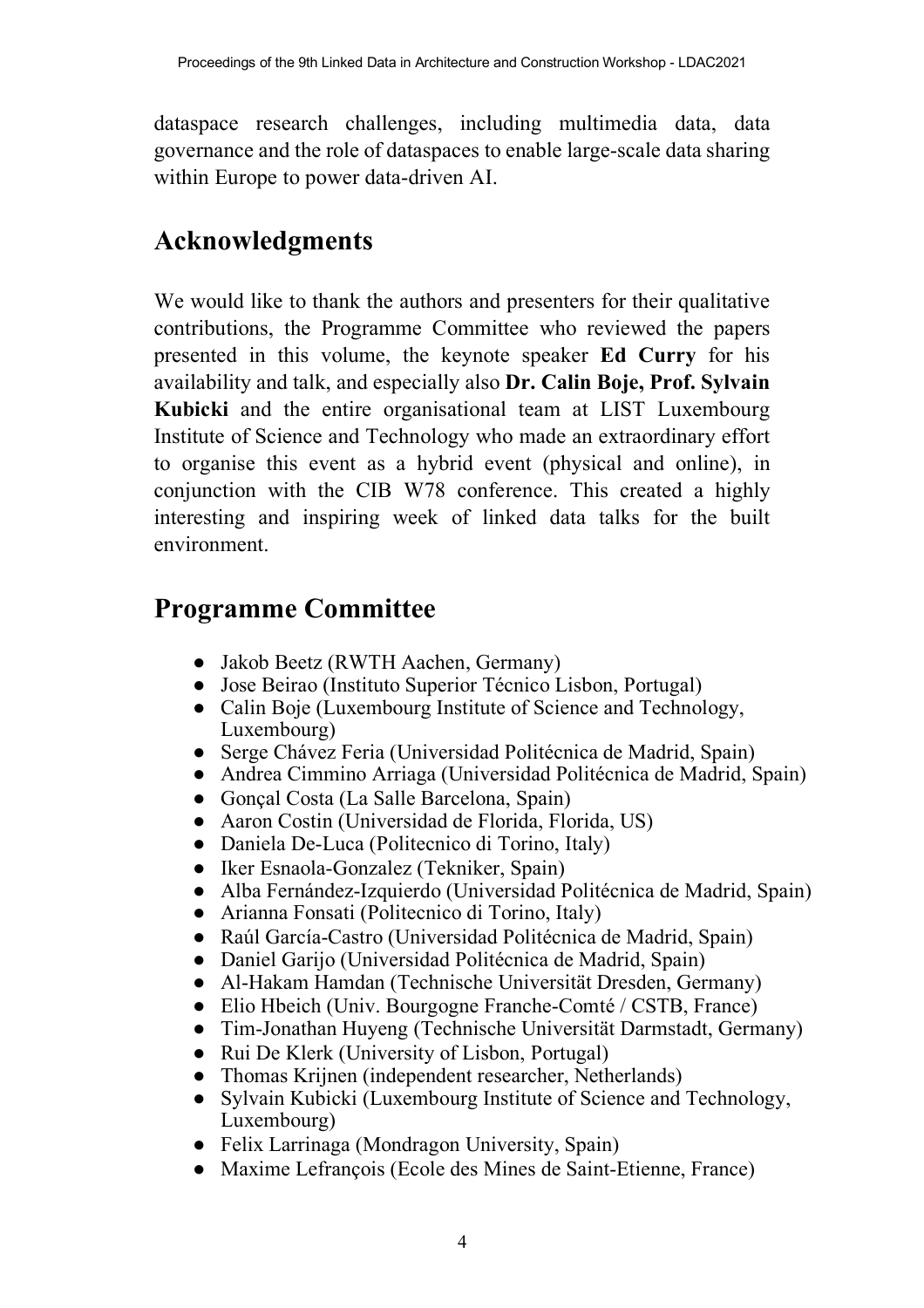- Haijiang Li (Cardiff University, United Kingdom)
- Kris McGlinn (Trinity College Dublin, ADAPT, Ireland)
- James O'Donnell (University College Dublin, Ireland)
- Pieter Pauwels (Eindhoven University of Technology, Netherlands)
- María Poveda-Villalón (Universidad Politécnica de Madrid, Spain)
- Dimitrios Rovas (University College London, United Kingdom)
- Ana Roxin (Univ. Bourgogne Franche-Comté, France)
- Georg Ferdinand Schneider (Schaeffler Technologies AG, Germany)
- Madhumitha Senthilvel (RWTH Aachen, Germany)
- Álvaro Sicilia (La Salle Barcelona, Spain)
- Walter Terkaj (CNR-STIIMA, Italy)
- Seppo Törmä (VisuaLynk, Finland)
- Anna Wagner (Prostep AG, Germany)
- Jeroen Werbrouck (Ghent University, Belgium)

## **Local Committee**

- Dr. Calin Boje (Luxembourg Institute of Science and Technology, Luxembourg)
- Prof. Sylvain Kubicki (Luxembourg Institute of Science and Technology, Luxembourg)
- Dr. Annie Guerriero (Luxembourg Institute of Science and Technology, Luxembourg)
- Prof. Yacine Rezgui (Cardiff University, United Kingdom)
- Dr. Alain Zarli (ECTP, R2M Solution, France)

### **Organising Committee**

- Ana Roxin (Univ. Bourgogne Franche-Comté, France)
- Anna Wagner (TU Darmstadt, Germany)
- Jakob Beetz (RWTH Aachen, Germany)
- Kris McGlinn (ADAPT, Trinity College Dublin, Ireland)
- María Poveda-Villalón (Universidad Politécnica de Madrid, Spain)
- Pieter Pauwels (Eindhoven University of Technology, Netherlands)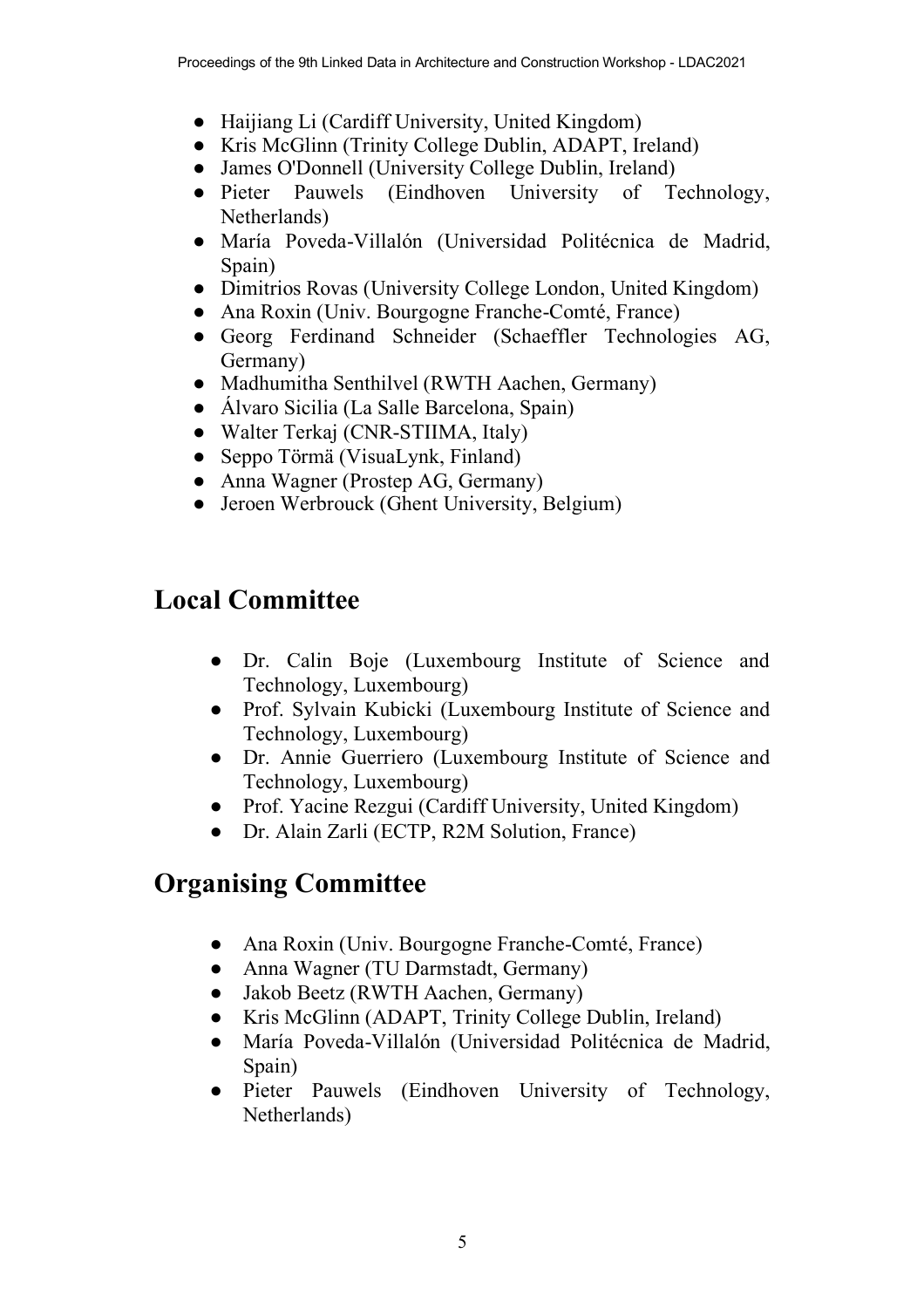## **Table of contents**

*Ontology based anamnesis and diagnosis of natural stone damage for retrofitting* 

Al-Hakam Hamdan, Peter Katranuschkov and Raimar Scherer 8 - 19

*Conversion of legacy domain models into ontologies for infrastructure maintenance*

Anne Göbels and Jakob Beetz 20 - 31

*Queries on Semantic Building Digital Twins for Robot Navigation*

Rens de Koning, Elena Torta, Pieter Pauwels, Bob Hendrikx and Marinus van de Molengraft 32 - 42

*TUBES System Ontology: Digitalization of building service systems* Nicolas Pauen, Dominik Schlütter, Jérôme Frisch and Christoph van Treeck 43 - 54

*Real-Time Building Performance Monitoring using Semantic Digital Twins* Alex Donkers, Dujuan Yang, Bauke de Vries and Nico Baken 55 - 66

*A Linked Building Data Approach to Site Planning and Managing Temporary Construction Items*

Alexander Schlachter, Mads Holten Rasmussen and Jan Karlshøj 67 - 78

*Data Patterns for the Organisation of Federated Linked Building Data* Jeroen Werbrouck, Pieter Pauwels, Jakob Beetz and Erik Mannens 79 - 90

*BPMN-related Ontology for Modeling the Construction Information Delivery of Linked Building Data*

Philipp Hagedorn and Markus König 91 - 102